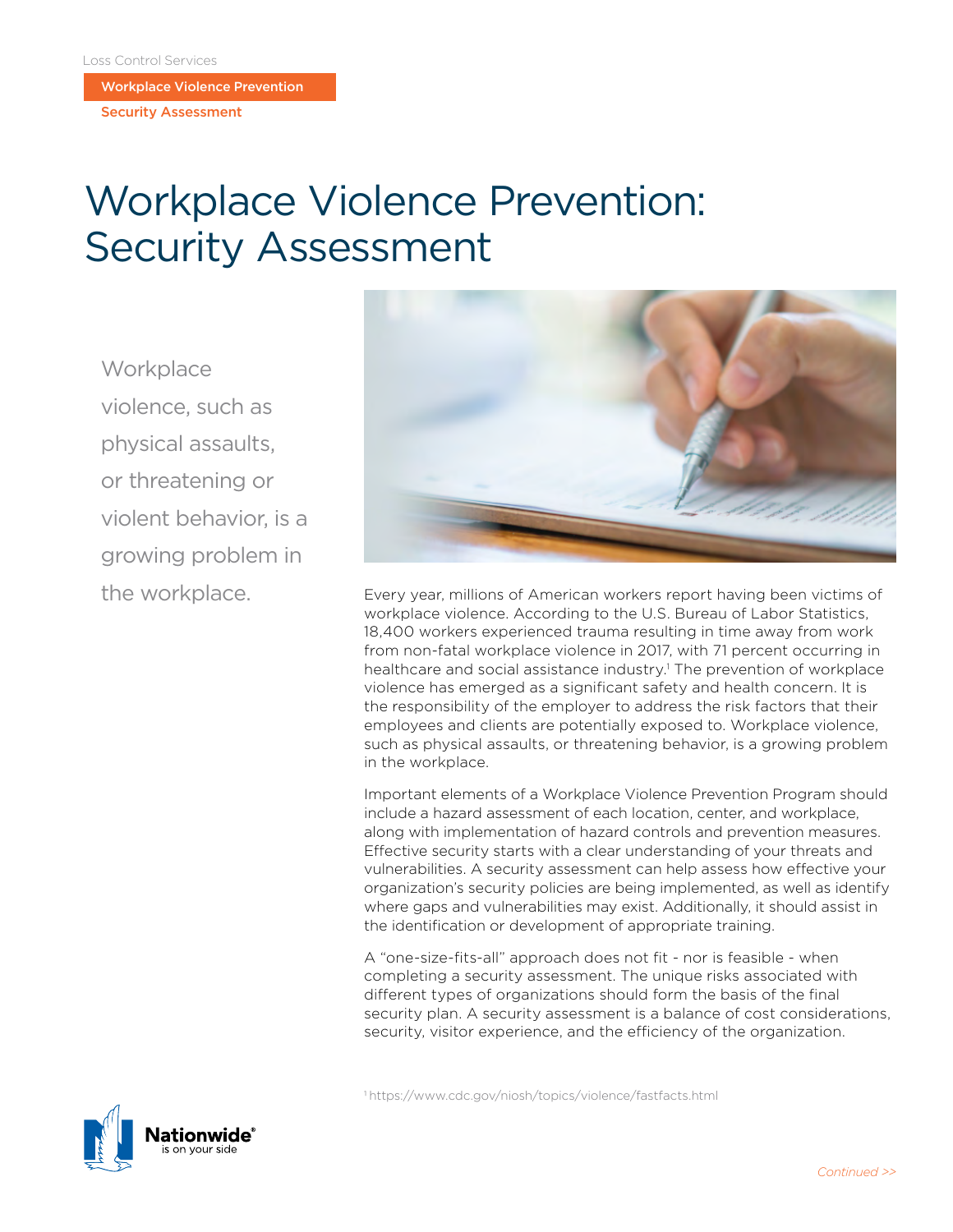# Threat Analysis

The National Institute for Occupational Safety and Health (NIOSH) defines workplace violence as "violent acts (including physical assaults and threats of assaults) directed towards persons at work or on duty." Employers are responsible for analyzing the risk hazard data to determine appropriate control measures that will prevent or reduce workplace violence. The elements of a hazard assessment include analysis of threats through workplace evaluations, employee surveys, and record reviews.

While all threats are valid, their loss impact will vary. A threat assessment considers the full spectrum of threats for a given facility/location. An assessment of how vulnerable your organization is to a threat and the impact of loss to your organization, determines the severity of that threat.

Employers are

responsible for

determining

appropriate control

measures that will

prevent or reduce

workplace violence.

The matrix below can be a helpful tool in prioritizing the need to reduce the risks and mitigate hazards, based on the defined threat.

| <b>Defined Threat</b> |     |        |      |                  |
|-----------------------|-----|--------|------|------------------|
| Vulnerability         |     |        |      |                  |
| Loss Impact           | Low | Medium | High | <b>Very High</b> |
| Minor                 |     |        |      |                  |
| Noticeable            |     |        |      |                  |
| Severe                |     |        |      |                  |
| Devastating           |     |        |      |                  |

| Rating Category | Description                                                                                                                                                              |
|-----------------|--------------------------------------------------------------------------------------------------------------------------------------------------------------------------|
| Very High       | The risk is totally unacceptable. Immediate<br>measures must be taken to reduce these risks<br>and mitigate hazards.                                                     |
| High            | The risk is unacceptable. Measures to reduce<br>risk and migigation hazards should be<br>implemented as soon as possible.                                                |
| Medium          | The risk may be acceptable over the short<br>term. Plans to reduce risk and mitigate<br>hazards should be included in future plans<br>and budgets.                       |
| <b>OW</b>       | The risks are acceptable. Measures to further<br>reduce risk or mitigate hazards should be<br>implemented in conjunction with other<br>security and mitigation upgrades. |

See the following pages for practical steps your business can take.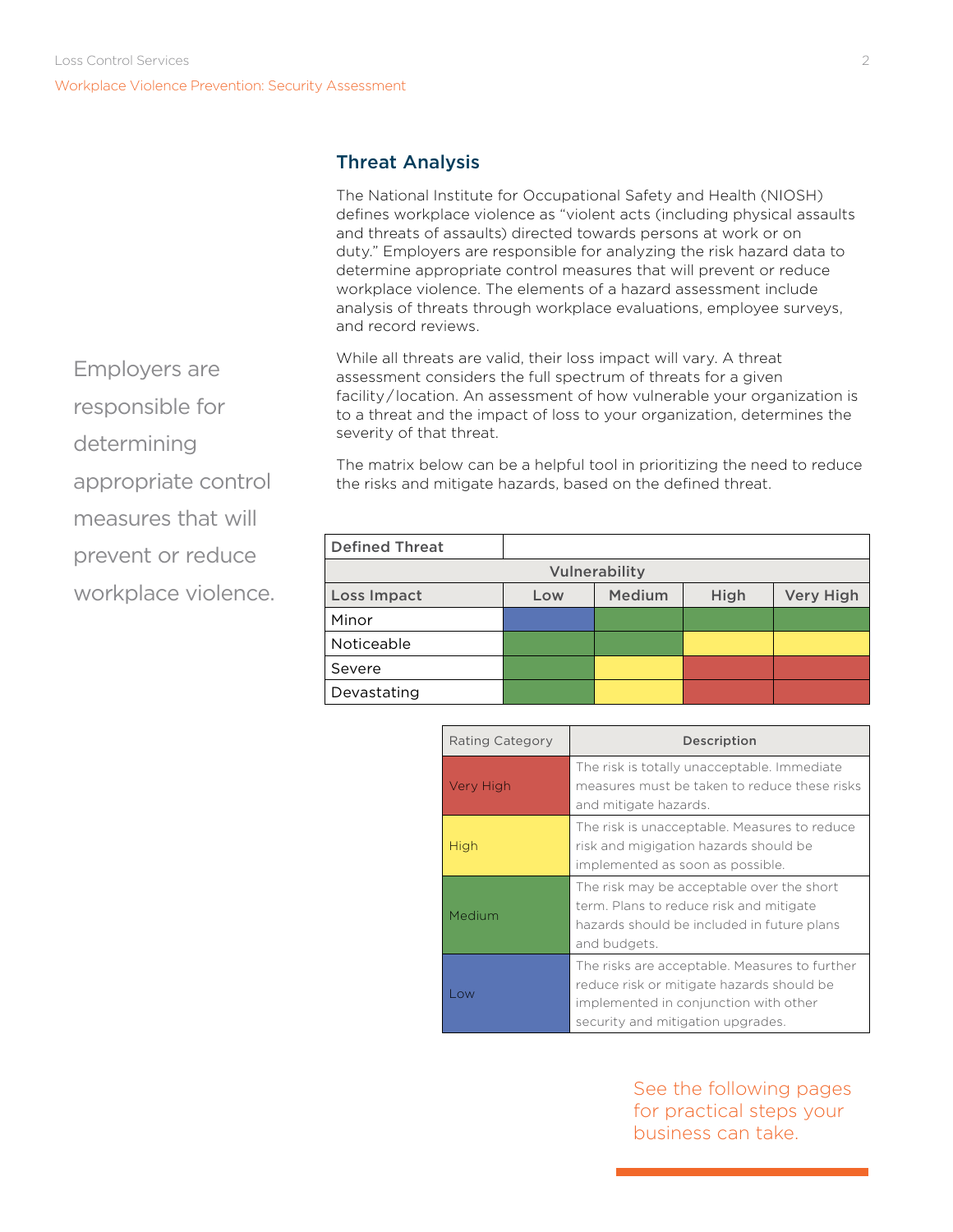#### WORKPLACE SECURITY **CHECKLIST**

A physical worksite assessment should consider the need for security improvements based on the type of setting and other occupational factors. Cooperation between employees and employers in identifying and assessing hazards is foundational for a successful assessment.

The assessment team should also determine how often and under what circumstances worksite assessments should be conducted. Please see our [Workplace Security](https://www.mylosscontrolservices.com/documents/loss-control-library/workplace-security-checklist)  [Checklist \(CMO-1132AO\)](https://www.mylosscontrolservices.com/documents/loss-control-library/workplace-security-checklist) to aid in that process.

## POLICY STATEMENT

A clearly written policy statement demonstrating top management's commitment to employees and client's safety and health is an essential element for workplace violence prevention. Important components of the statement are: the organization's commitment to



creating a violence free environment for employees and clients, as well as should emphasize employee participation, and the employer's zero tolerance for violence. In addition, the policy should require prompt and accurate reporting of violent incidents and be consistently fair to all employees.

### WORK AREA EVALUATION

A work area evaluation should focus on both operational and exterior physical security threat assessments.

The operational security threat assessment encompasses topics such as: who are our clients / population, employee screening / selection, employee discipline, disengagement with clients, vendor controls, etc.

Your evaluation should focus on the unique hazards associated with your organization. The exterior physical security threat assessment should entail walking the facility while identifying all entry and exit points.

> Questions? Contact Nationwide Loss Control Services: 1-866-808-2101 or LCS@nationwide.com.